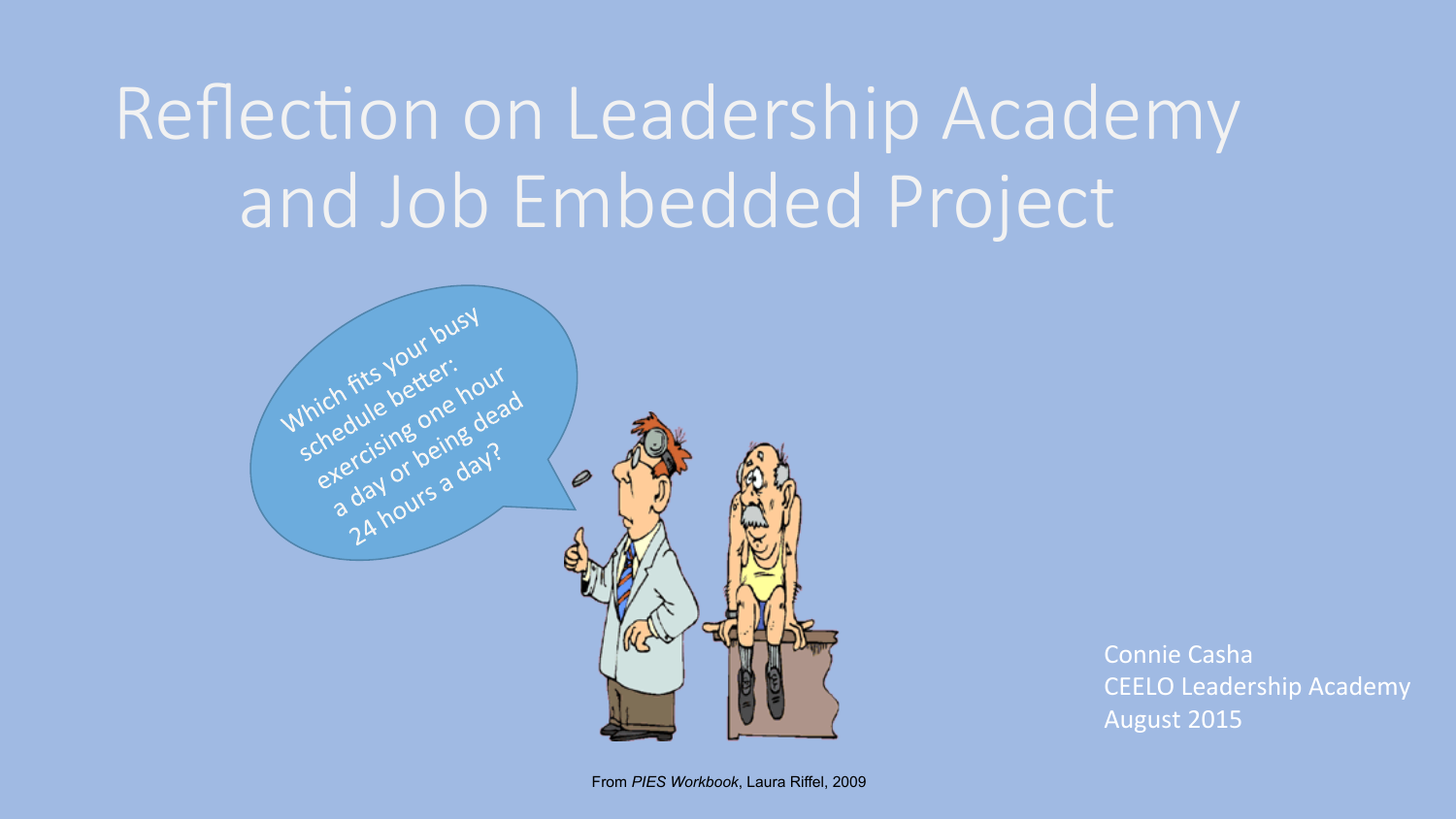## What I Did and Why

- Focused on improving positive outcomes for children with special needs by providing increased access to inclusive learning environments
- Developed stronger relationship with IDEA 619 preschool coordinator and consultants
- Encouraged the dialogue between general education preschool staff and special education preschool staff at the school level to think about how their programs could work together
- WHY- to support all children entering kindergarten ready to learn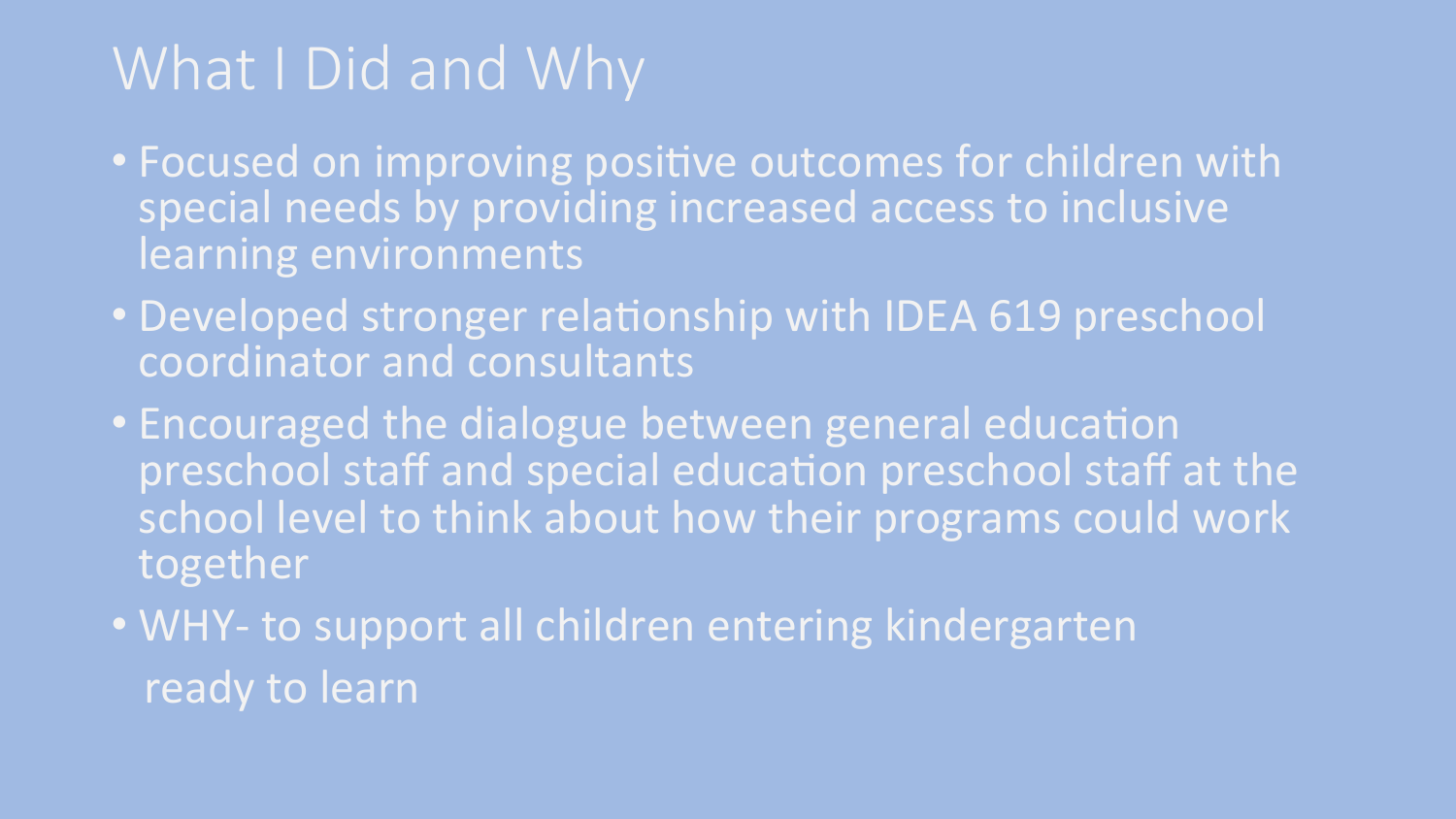### What did I accomplish?

#### Raised awareness regarding:

- lack of inclusive opportunities provided in school districts
- lack of information on how to provide inclusive opportunities
- $\bullet$  lack of communication between general education and special education staff at the local level regarding how to best serve children with disabilities in general preschool settings

Collected baseline data from five school districts interested in working with the state to develop and pilot a plan to support collaboration and inclusion within their school district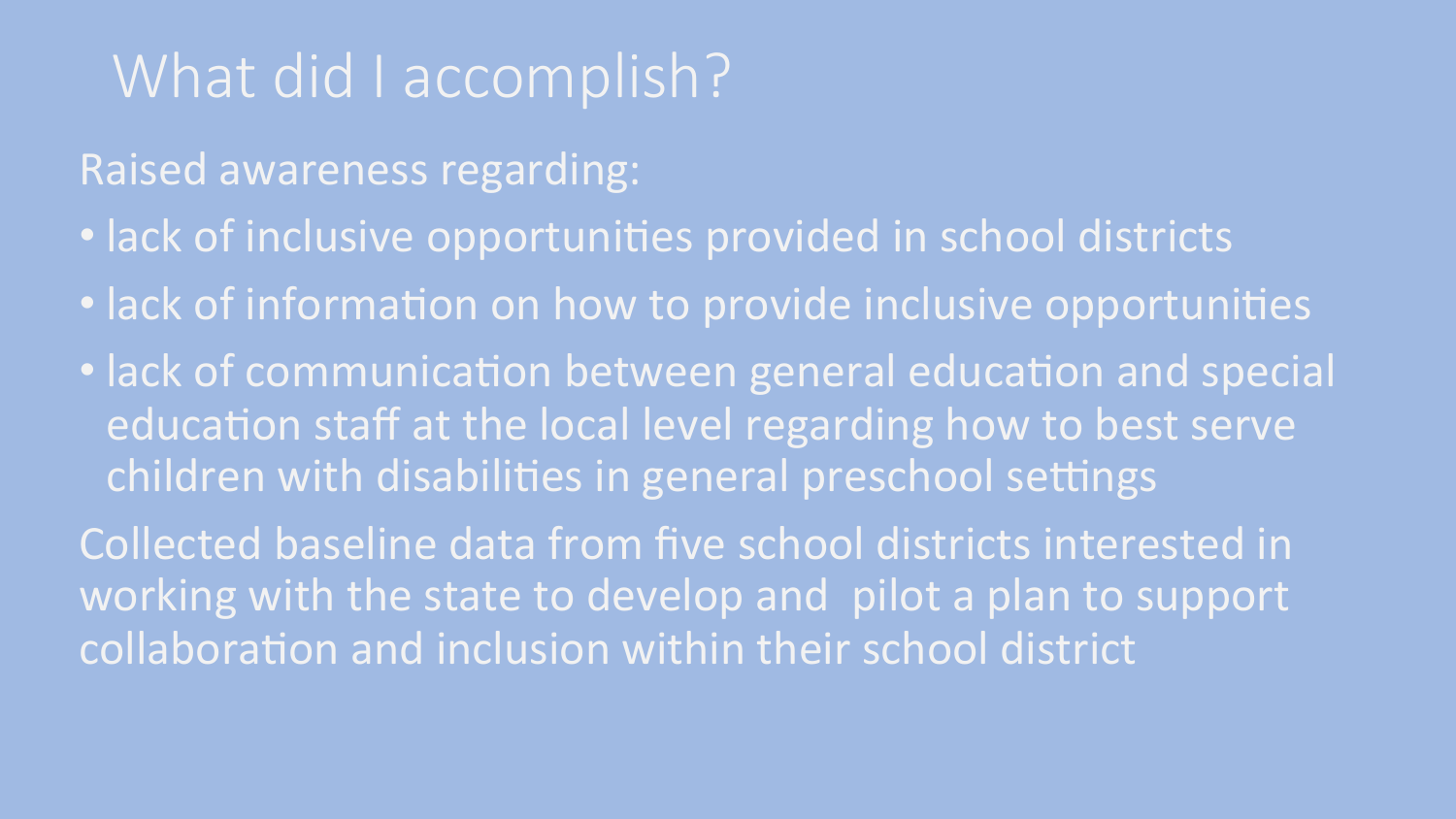### How do I know?

Developed partnership with five school districts willing to partner with the Department of Education to develop a state wide plan for supporting collaboration at the school level for increasing inclusive opportunities for all preschool children.

Received inquiries from an additional six school districts regarding how best to serve children with disabilities in inclusive settings.

And I still have a job!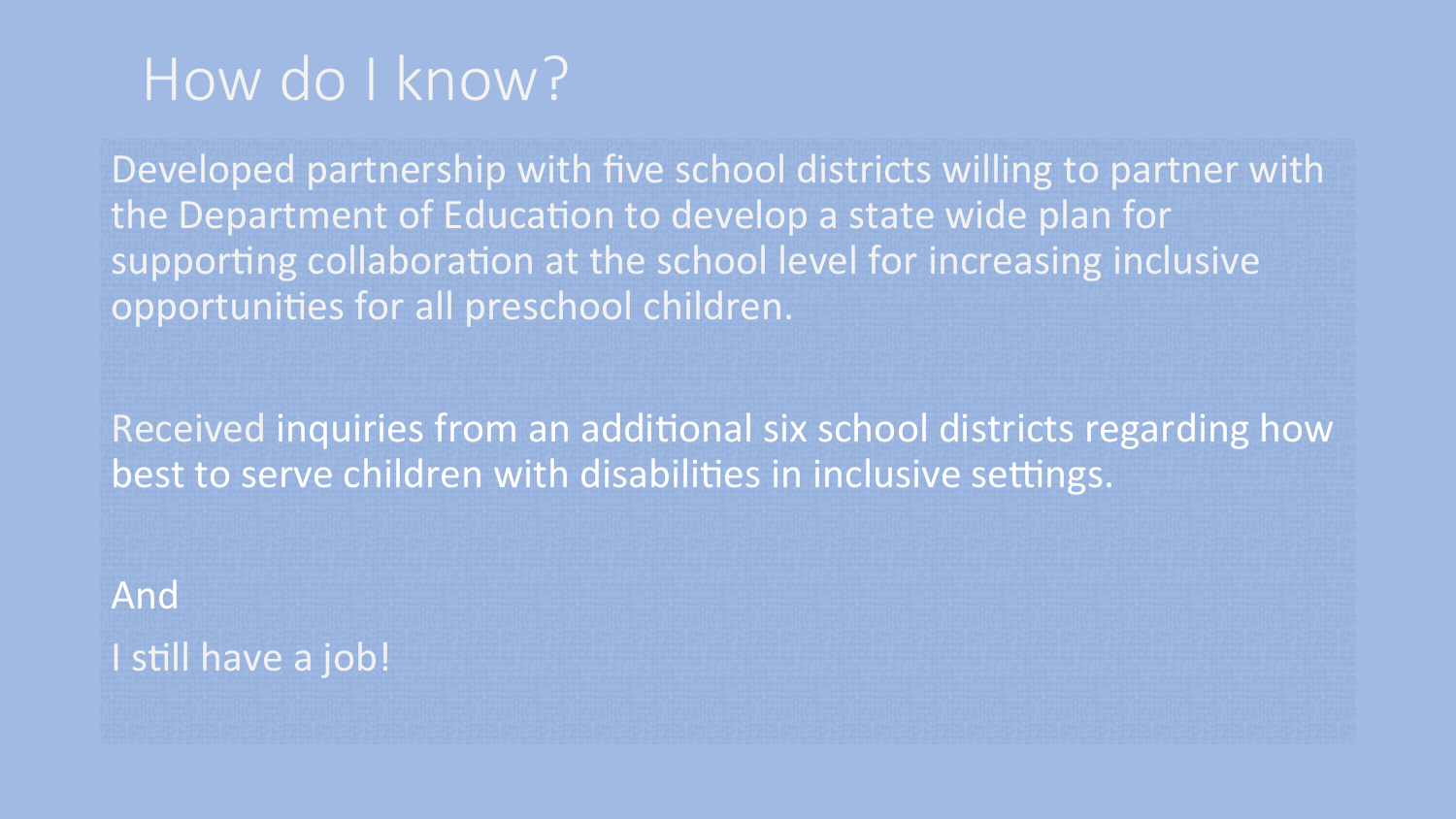## What leadership skills did I develop? What skills do I need to develop further?

- New ways for looking at and defining problems
- Process for developing strategic plan-focused on outcomes
- *Systems Thinking Strategies* 
	- Changes perspectives to increase understanding
	- Recognize that a system's structure generates its behavior

• Belief in myself

• Well Behaved Women Rarely Make History-Laurel Thatcher Ulrecht

B-team